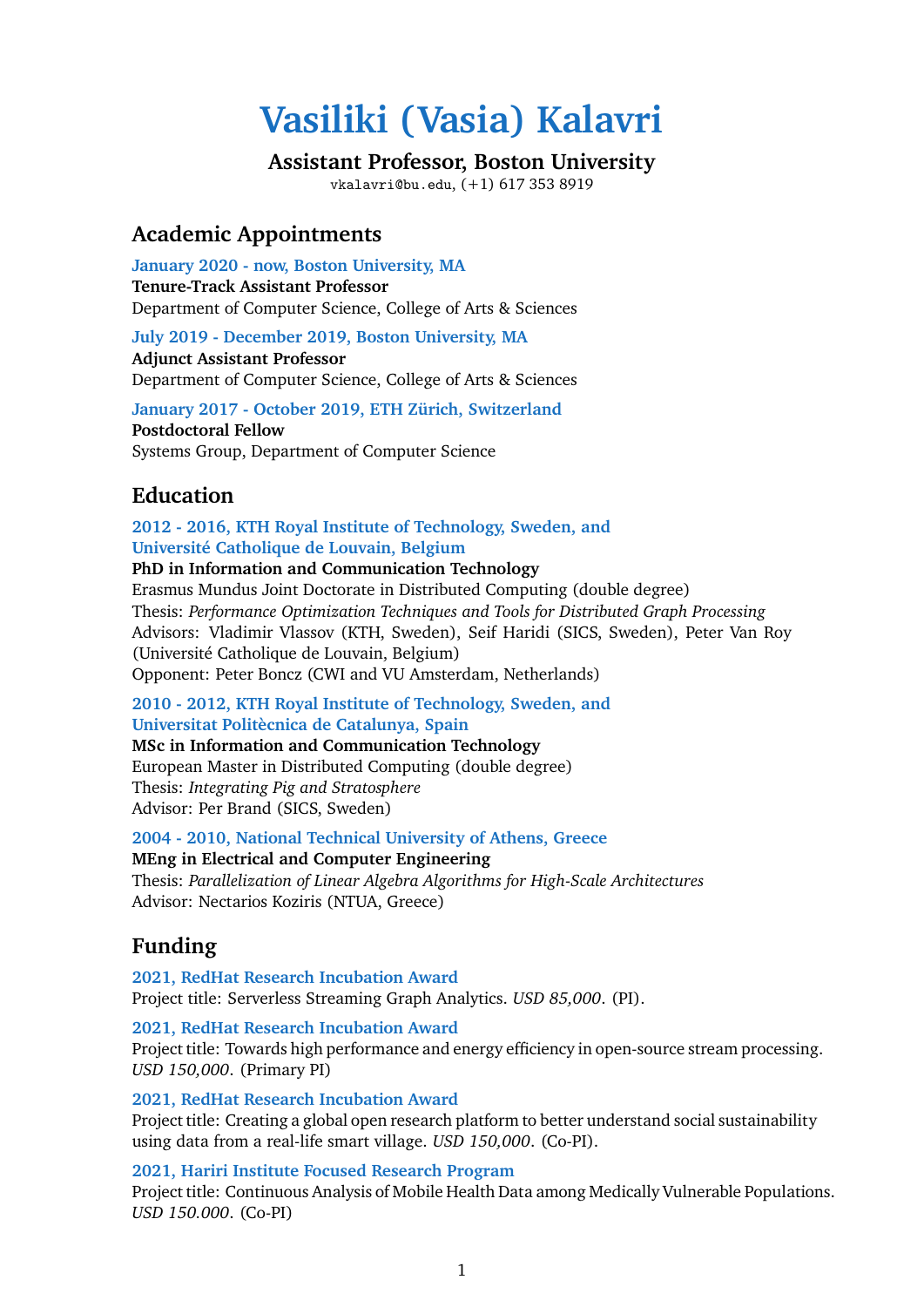#### **2021, Google DAPA (Data Acquisition, Processing and Analytics) Faculty Award**

Faculty award for research on self-managed streaming systems and workload-aware state management. *USD 50,000*. (PI).

**2021, Samsung Memory Solutions Lab UR Collaboration Grant**

Project title: SSD-aware Context Serving for Streaming Graph Representation Learning. *USD 85,000*. (PI)

**2020, Google DAPA (Data Acquisition, Processing and Analytics) Faculty Award** Faculty award for research on self-managed streaming systems and workload-aware state management. *USD 50,000*. (PI)

# **Fellowships and Awards**

**2020, USENIX HotStorage Outstanding New Research Direction Award.** For the paper *In support of workload-aware streaming state management*.

#### **2017, IBM Innovation Award**

In recognition of an outstanding PhD thesis that presents an original contribution to informatics or its applications, 5.000 EUR.

#### **2017, ETH Zürich Postdoctoral Fellowship**

2-year fellowship for the research project *Automatic scaling of distributed streaming computations using graph analytics on real-time monitoring data*, 228.300 CHF.

**2012, Erasmus Mundus Doctoral Fellowship** 3-year PhD fellowship awarded by the European Commission, 129.900 EUR.

**2011, Movilidad de Estudiantes en Masteres Oficiales** Grant for MSc Students awarded by the Ministry of Education in Spain, 1.380 EUR.

#### **Travel Grants**

2018, Usenix NSDI diversity grant 2014, ACM SIGMOD travel grant 2013, Google Students Conference and travel grant 2013, Knut och Alice Wallenbergs travel grant

# **Service**

#### **Boston University**

2021, CS PhD Advising Policies Committee. 2021, Dissertation Committee (Sohan Sinha). 2020-now, CS PhD admissions committee. 2020-now, Faculty Advisor for the ACM-Women student chapter.

#### **Academic Conferences**

APSys 2022 (PC Member) ACM SIGMOD 2022, 2023 (PC Member) ACM SIGMOD Student Research Competition 2022 (co-Chair) ACM SIGMOD 2022 Demos, Reproducibility (PC Member) VLDB 2022 (Review board member) USENIX ATC 2021 (Heavy PC Member) ACM Middleware 2021 (PC Member) ACM Middleware Doctoral Symposium 2020, 2021 IEEE ICDE 2021 (PC Member), 2022 (Associate Chair) EuroSys 2021 (AMA Chair) ACM DEBS 2020, 2021, 2022 (PC member) ICDE 2020 (Demo PC)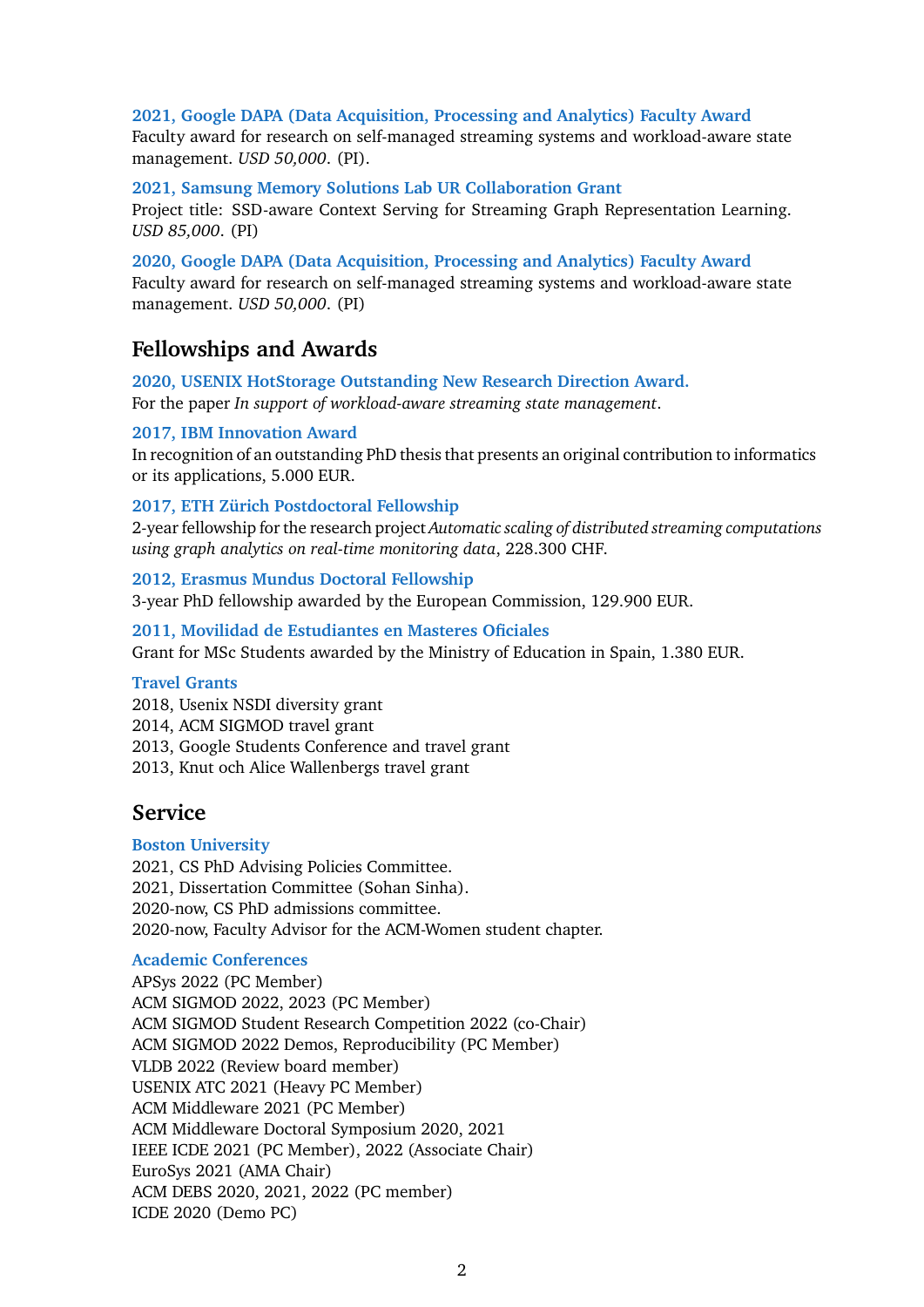EDBT 2020 (Demo PC) CCGrid 2019 (Applications and Data Science track co-Chair) OPODIS 2018 (PC member) ICAC 2018 (Sub-reviewer)

#### **Academic Workshops**

Co-Chair of GRADES-NDA 2021, 2022 (co-located with SIGMOD 2021, 2022) USENIX HotStorage 2020 GRADES-NDA 2020 (co-located with SIGMOD 2020) GRADES-NDA 2019 (co-located with SIGMOD 2019) DBTest 2018 (co-located with SIGMOD 2018) GRADES-NDA 2018 (co-located with SIGMOD 2018) GABB 2018 (co-located with IPDPS 2018) GABB 2017 (co-located with IPDPS 2017) DEEM 2017 (co-located with SIGMOD 2017)

#### **Academic Journals**

Journal of Systems Research (Streaming Systems Area Chair) IEEE Transactions on Computers VLDB Journal IEEE Transactions on Knowledge and Data Engineering IEEE Transactions on Parallel and Distributed Systems

#### **Industrial Conferences**

Flink Forward Europe 2019 Flink Forward San Francisco 2017 Berlin Buzzwords 2017 Flink Forward Berlin 2016 Berlin Buzzwords 2016

# **Teaching Activities**

#### **University Courses**

**Streaming and Event-Based Systems** (CS 551), Boston University, Spring 2022. **Computer Systems (undergraduate)** (CS 210), Boston University, Fall 2020, Fall 2021. **Data Stream Processing and Analytics** (CS 591 K1), Boston University, Spring 2020, Spring 2021. **Data Stream Processing and Analytics** (263-3826-00), ETH Zürich, Spring 2019. **Implementation of Distributed Systems** (Semester project supervisor) (ID2219), KTH Royal Institute of Technology, 2011 & 2015. **Network programming with Java** (Guest lecturer) (ID2212), KTH Royal Institute of Technology, 2015. **Cloud Computing** (Guest lecturer) Universitat Politecnica de Catalunya, Barcelona, 2015. **Languages and Algorithms for Distributed Applications** (Head TA) (LSINF2345), UCLouvain, 2014. **Applied Programming** (Head TA) (ID1218), KTH Royal Institute of Technology, 2011. **Distributed Systems, Basic Course** (Head TA) (ID220) KTH Royal Institute of Technology, 2011.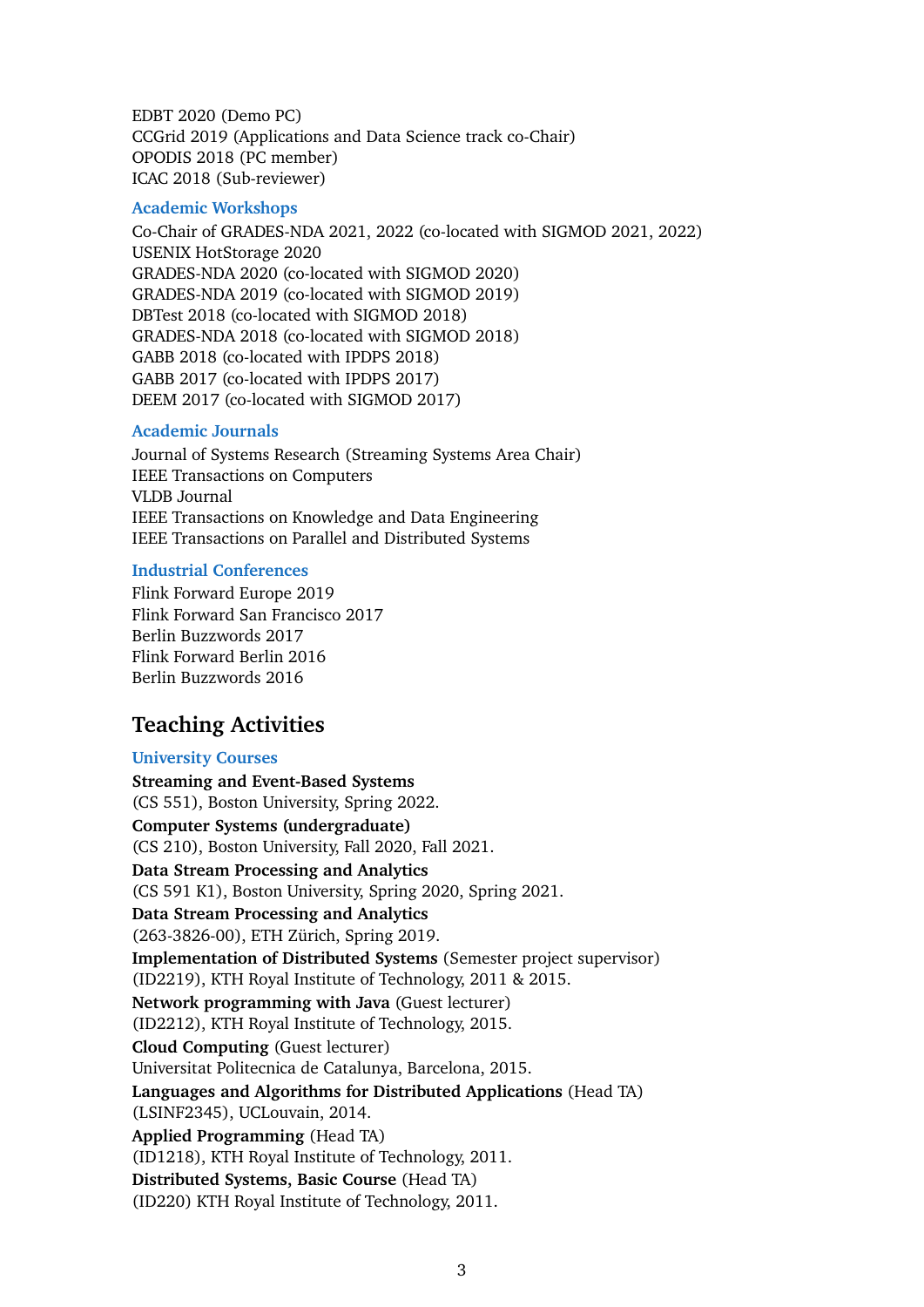#### **Industry Courses**

**Distributed Systems and Algorithms with Erlang** (TA) Seminar Course for Ericsson Engineers. Kista (Sweden), Shanghai, Beijing (China), San Jose (USA), Budapest (Hungary), 2012. **Functional Programming with Haskell** (TA) Seminar Course for Ericsson Engineers. Shanghai, China, 2012.

#### **Summer Schools and Conference Tutorials**

**Beyond Analytics: the Evolution of Stream Processing Systems**, ACM SIGMOD 2020. 3rd International **Summer School on Data Science**, Croatia, 2018. **Big Data Analytics Summer School**, Stockholm, 2017 & 2018. Tutorial at the 31st **British International Conference on Databases**, London, 2017. Apache Flink tutorials at **BOSS workshop (VLDB)**, 2016 & 2017. 2nd Int'l ScaDS **Summer School on Big Data**, Germany, 2016. EIT **Summer School on Cloud and Big Data**, Sweden, 2016. Technical training at **Flink Forward**, Germany, 2015.

# **Advising**

#### **PhD students**

- Zainab Abbas, KTH (Graduated, 2021. Co-advised with Vladimir Vlassov and Paris Carbone)
- Muhammad Faisal, BU
- Emmanouil Kritharakis, BU
- Yuanli Wang, BU

## **Bachelor and Master students**

- Baiqing Lyu, BU
- Jerry Zhang, BU

## **Bachelor and Master Thesis Supervision**

#### **FASTER State Management for Strymon**.

MSc Thesis, Matthew Brookes, 2019, ETH Zürich.

**Evaluation of Datasets and Methods for Online Automatic Detection of Web Trackers**. BSc Thesis, Jean Kaufmann, 2018, ETH Zürich.

## **Network Verification with Streaming Computation**.

MSc Thesis, Basile Maret, 2018, ETH Zürich.

## **Automatic Detection of Web Trackers in Real-Time**.

MSc Thesis, Lu Chen, 2017, ETH Zürich.

#### **An Algebra and an Implementation of Cypher on Top of Apache Flink**.

MSc Thesis, Mengqi Yang, 2016, Technical University of Eindhoven.

Co-supervision with George Fletcher, Alex Poulovassilis (Birkbeck), and Alex Averbuch (Neo Technology).

## **Streaming Graph Partitioning for Apache Flink**.

MSc Thesis, Zainab Abbas, 2016, KTH Royal Institute of Technology.

Co-supervision with Paris Carbone.

# **Optimization of Execution Plans for Fixpoint Iterative Algorithms in Large-Scale Graph Processing**.

MSc Thesis, Riccardo Diomedi, 2016, KTH Royal Institute of Technology.

## **Scaling up Computations on Highly Skewed Graphs**.

#### MSc Thesis, Andra Lungu, 2015, TU Berlin.

Co-supervision with Asterios Katsifodimos.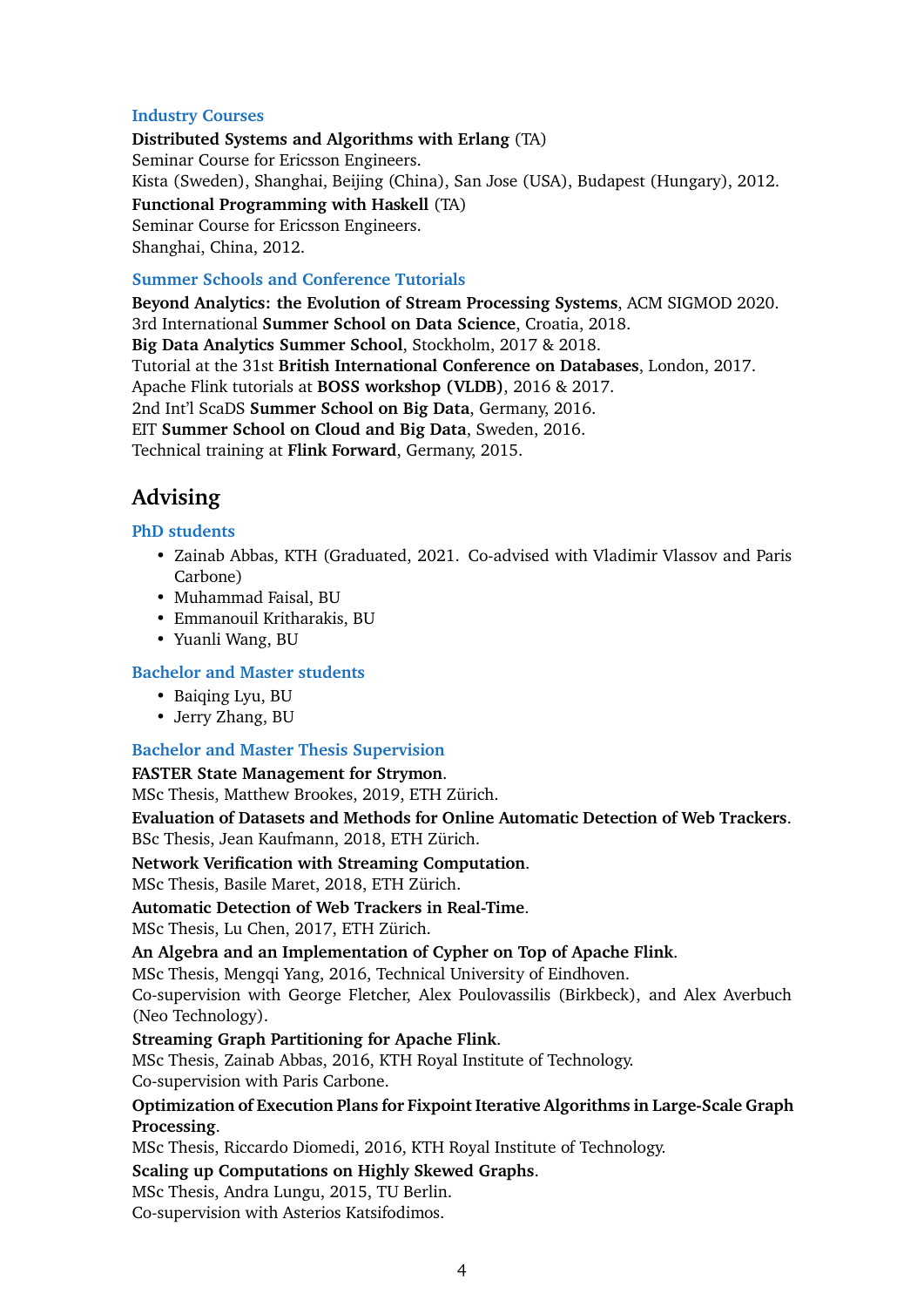#### **Streaming Graph Analytics Framework Design**.

MSc Thesis, Daniel Bali, 2015, KTH. Royal Institute of Technology.

Co-supervision with Paris Carbone.

**Result Reuse in Big-Data Processing Frameworks**.

MSc Thesis, Hui Shang, 2013, KTH Royal Institute of Technology.

**Techniques and Applications of Early Approximate Results for Big-Data Analytics**.

MSc Thesis, Vaidas Brundza, 2013, KTH Royal Institute of Technology.

# **Events Organization**

## **Workshops**

February 2022: *Uncovering synergies between clinical mHealth use cases, streaming data processing, and machine learning approaches.* Boston University.

November 2021: *Secure analytics on mobile health data streams.* Boston University.

July 2021: *Development of Use Cases for Continuous Mobile Data in Health Promotion & Disease Detection.* Boston University.

#### **Meetups**

2017 - present: Apache Flink Meetup, Zurich 2017 - present: Papers we Love Meetup, Zurich 2015 - 2016: Apache Flink Meetup, Stockholm

#### **Developer Conferences**

2016 - present: HPC, Big Data, and Data Science, FOSDEM, Brussels 2017: RustFest Zurich

# **Industry Experience**

## **Feb 2016 - April 2016, Intern Software Engineer**

Data Artisans, Berlin, Germany Design and implementation of Apache Flink's SQL and Stream SQL APIs

## **Sept 2014 - March 2015, Intern Software Engineer**

Telefonica Research, Barcelona, Spain Large-Scale Graph Processing Optimizations and Automatic Detection of Web Trackers. Advisors: Dionysios Logothetis (Facebook), Jeremy Blackburn (University of Alabama at Birmingham)

## **Feb 2012 - April 2012, Research Engineer**

Ericsson & KTH Royal Institute of Technology, Several locations Organization and provision of intensive training seminars to Ericsson engineers on Distributed Systems and Functional Programming.

## **July 2009 - Aug 2010, Web Developer and Applications Designer**

e-on Integration S.A., Athens, Greece Development, testing, and production deployment of CRM and ERP products for the TT Hellenic Postbank and the Volkswagen Bank Greece.

# **Research Visits and Meetings**

**December 2019, Dagstuhl Seminar 19491: "Big Graph Processing Systems", Germany June 2017, NII Shonan Meeting, Shonan Village Center (SVC), Japan March - May 2013, TU Berlin, Germany**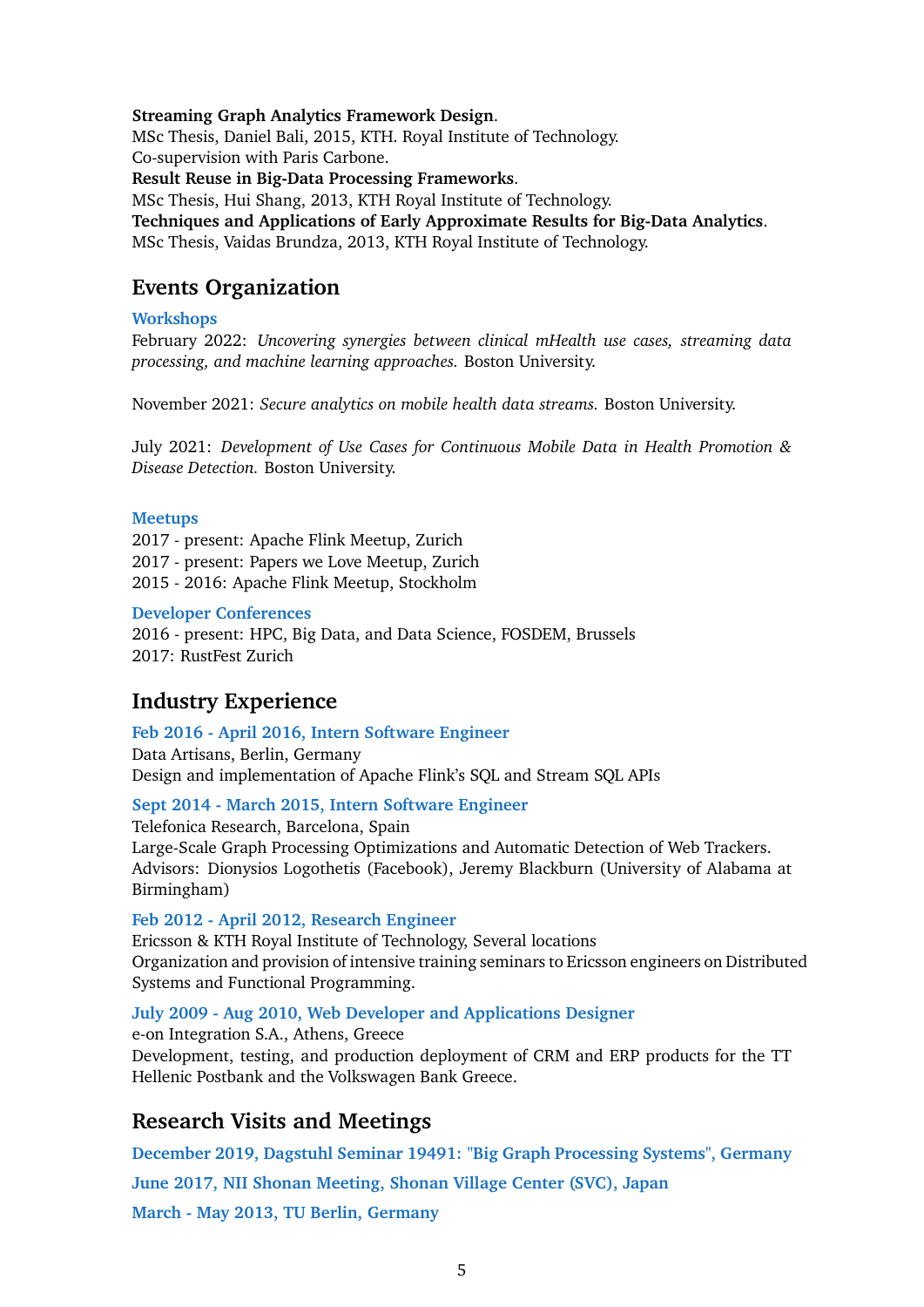# **Selected Invited Talks**

**2020, Tufts CS Colloquium**

Towards self-managed and re-configurable stream processing systems

**2020, North East Database Day 2020, Cambridge, MA** From data stream management to distributed dataflows and beyond (Keynote)

**2018, 3rd Int'l Summer School on Data Science, Split, Croatia** Platforms for big data analytics and stream processing

**2018, Distributed Computing & Analytics Workshop, Kista, Sweden** Automatic scaling decisions for distributed streaming dataflows

**2017, QCon San Francisco, California, USA** Predictive Datacenter Analytics with Strymon

**2017, 31st British Int'l Conference on Databases, London, UK** Programming Models and Tools for Distributed Graph Processing

**2017, O'Reilly Velocity London, UK** Online performance analysis of distributed dataflow systems

**2016, 2nd Int'l ScaDS Summer School on Big Data, Leipzig, Germany** Batch and Stream Graph Processing with Apache Flink

**2016, Summer School on Cloud and Big Data, Stockholm, Sweden** Introduction to Distributed Graph Processing with Apache Flink

**2016, Berlin Buzzwords, Berlin, Germany** Graphs As Streams: Rethinking Graph Processing in the Streaming Era

**2016, dotScale: The European Conference on Scalability, Paris, France** Demystifying Distributed Graph Processing

**2015, Bay Area Apache Flink Meetup, San Jose, California, USA** Graph Processing with Gelly

# **List of Publications**

**Conferences and Journals**

**A New Benchmark Harness for Systematic and Robust Evaluation of Streaming State Stores.** Esmail Asyabi, Yuanli Wang,John Liagouris, *Vasiliki Kalavri*, Azer Bestavros. Proceedings of the 17th European Conference on Computer Systems, (EuroSys'22, to appear).

**Learning on Streaming Graphs with Experience Replay.** Massimo Perini, Giorgia Ramponi, Paris Carbone, *Vasiliki Kalavri*. Proceedings of the 37th ACM/SIGAPP Symposium on Applied Computing (SAC '22).

**SoK: Function-As-A-Service: From An Application Developer's Perspective.** Ali Raza, Ibrahim Matta, Nabeel Akhtar, *Vasiliki Kalavri*, Vatche Isahagian. Journal of Systems Research (JSys) 1(2) 01 Sep 2021.

**The future is big graphs: a community view on graph processing systems.** Sherif Sakr, Angela Bonifati, Hannes Voigt, Alexandru Iosup, et al. Communications of the ACM 64(9):62-71 Sep 2021.

**Practice of streaming and dynamic graphs: Concepts, models, systems, and parallelism.** Besta Maciej, Marc Fischer, *Vasiliki Kalavri*, Michael Kapralov, and Torsten Hoefler. IEEE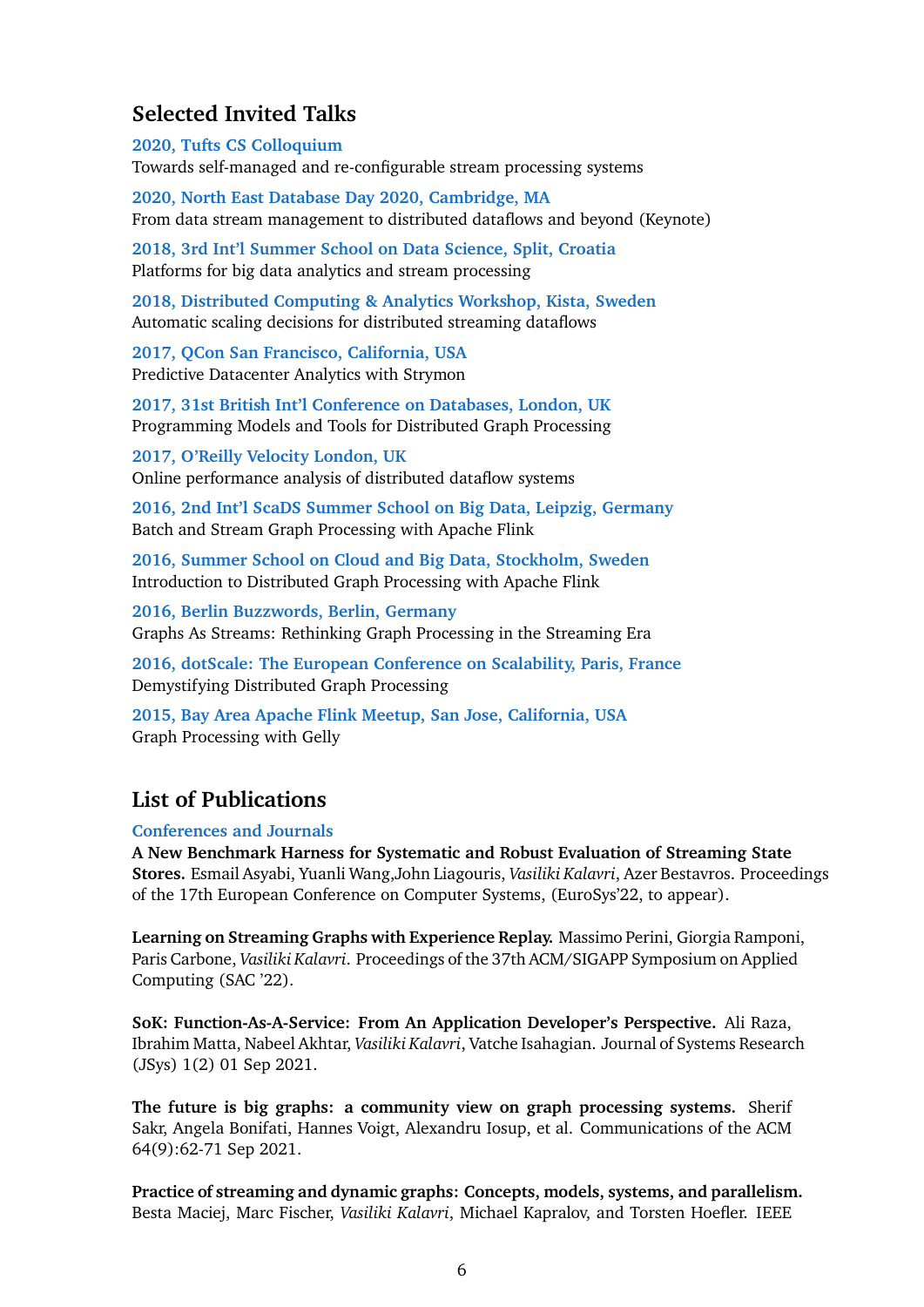Transactions on Parallel and Distributed Systems (TPDS) 1-1, 2021.

**Beyond Analytics: the Evolution of Stream Processing Systems.** Paris Carbone, Marios Fragkoulis, *Vasiliki Kalavri*, Asterios Katsifodimos. Proceedings of the 2020 ACM SIGMOD International Conference on Management of Data (Tutorial).

**Megaphone: latency-conscious state migration for distributed streaming dataflows.** Moritz Hoffmann, Andrea Lattuada, Frank McSherry, *Vasiliki Kalavri*, John Liagouris, Timothy Roscoe. Proceedings of the VLDB Endowment, Vol. 12, No. 9 (PVLDB), 2019.

**Streaming Graph Partitioning: An Experimental Study.** Zainab Abbas, *Vasiliki Kalavri*, Paris Carbone, Vladimir Vlassov. Proceedings of the VLDB Endowment, Vol. 11, No. 11 (PVLDB), 2018.

**High-Level Programming Abstractions for Distributed Graph Processing.** *Vasiliki Kalavri*, Vladimir Vlassov, Seif Haridi. IEEE Transactions in Knowledge and Data Engineering (TKDE), 30 (2), 305-324, 2018.

**Three steps is all you need: fast** *accurate, automatic scaling decisions for distributed streaming dataflows. Vasiliki Kalavri*, John Liagouris, Moritz Hoffmann, Desislava Dimitrova, Matthew Forshaw, Timothy Roscoe. 13th USENIX Symposium on Operating Systems Design and Implementation (OSDI), 2018.

**SnailTrail: Generalizing Critical Paths for Online Analysis of Distributed Dataflows.** Moritz Hoffmann, Andrea Lattuada, John Liagouris, *Vasiliki Kalavri*, Desislava Dimitrova, Sebastian Wicki, Zaheer Chothia, Timothy Roscoe. 15th USENIX Symposium on Networked Systems Design and Implementation (NSDI), 2018.

**The shortest path is not always a straight line:** *Leveraging semi-metricity in graph analysis. Vasiliki Kalavri*, Tiago Simas, Dionysios Logothetis. Proceedings of the VLDB Endowment, Vol. 9, No. 9 (PVLDB), 2016.

**Like a Pack of Wolves: Community Structure of Web Trackers.** *Vasiliki Kalavri*, Jeremy Blackburn, Matteo Varvello, Konstantina Papagiannaki. 17th International Conference on Passive and Active Measurement. Vol. 9631. Springer (PAM), 2016.

**MapReduce: Limitations, Optimizations and Open Issues.** *Vasiliki Kalavri*, Vladimir Vlassov. 11th IEEE International Symposium on Parallel and Distributed Processing with Applications (ISPA), 2013.

**PonIC: Using Stratosphere to Speed Up Pig Analytics.** *Vasiliki Kalavri*, Vladimir Vlassov, Per Brand. 19th European Conference on Parallel Processing, (Euro-Par) 2013.

**m2r2: A Framework for Results Materialization and Reuse in High-Level Dataflow Systems for Big Data.** *Vasiliki Kalavri*, Hui Shang, Vladimir Vlassov. 16th IEEE International Conference on Computational Science and Engineering (CSE), 2013.

**Block Sampling: Efficient Accurate Online Aggregation in MapReduce.** *Vasiliki Kalavri*, Vaidas Brundza, Vladimir Vlassov. 5th IEEE International Conference on Cloud Computing Technology and Science (CloudCom) 2013.